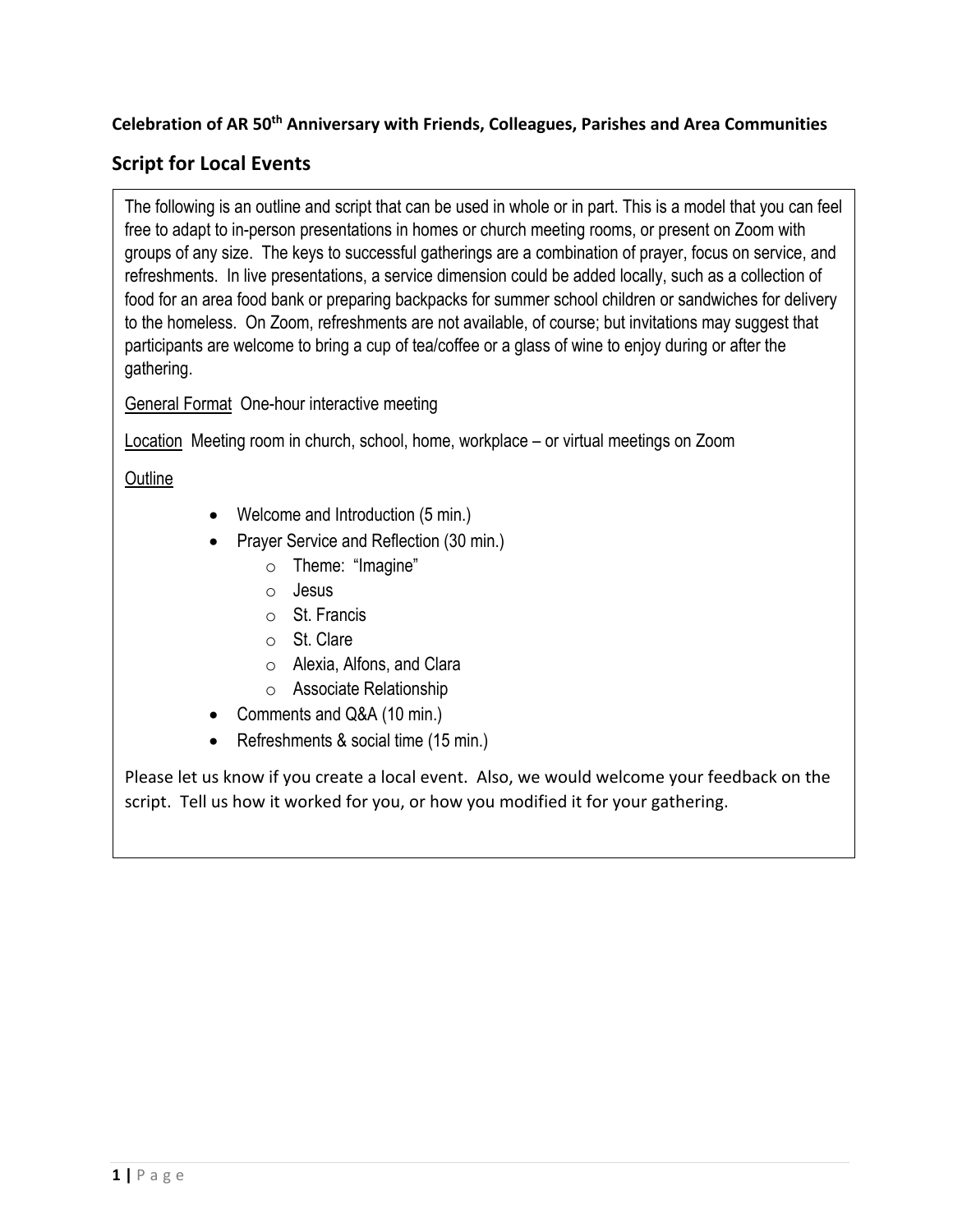## **Script**

[Facilitator lights a candle, to bring light to the gathering. The facilitator speaks the Welcome, the readings, the call to Interaction & Response, and concludes the program. If two or more associates and/or sisters are presenting together, they may choose to alternate roles.]

## **WELCOME**

Welcome, everyone. We are delighted that you have joined us this evening (morning/afternoon) to celebrate 50 years of our Associate Relationship with the School Sisters of St. Francis of Milwaukee.

Over the past 50 years, more than 500 women and men have been linked in bonds of mutual support with the School Sisters in a relationship that has enriched the lives and supported the ministries of lay people and sisters in a spirit of joyful companionship.

Many of you may know School Sisters who taught in schools and served in hospitals in this area. They served in the Midwest, and also in Mississippi, Kentucky, California, and other states. Today, sisters continue to serve in those ministries. Additionally, they support immigrants at the border of El Paso and Ciudad Juarez. They also have ministries in Europe, Latin America, India, and Africa. At one time they even ministered in China.

Is anyone here a member of an associate program with another religious community, such as Third Order of St. Francis, the Dominicans, or any others? If so, thank you for celebrating with us. We join with you as part of a widespread movement of lay associates that includes some 60,000 men and women around the world.

## **[PRAYER SERVICE]**

Let us begin our prayer service

Our theme for this anniversary celebration is *Imagine!*

We thought John Lennon's song, "Imagine," would be appropriate to establish our theme. Let's listen to the song and follow along with the words.

https://www.youtube.com/watch?v=bNnFFKv\_NyI

[Play this YouTube video. Advance past any ads and cue up the video before the start of the meeting. On Zoom, this can be shown by using "Share Screen." For Zoom assistance, contact Kathymflan@aol.com]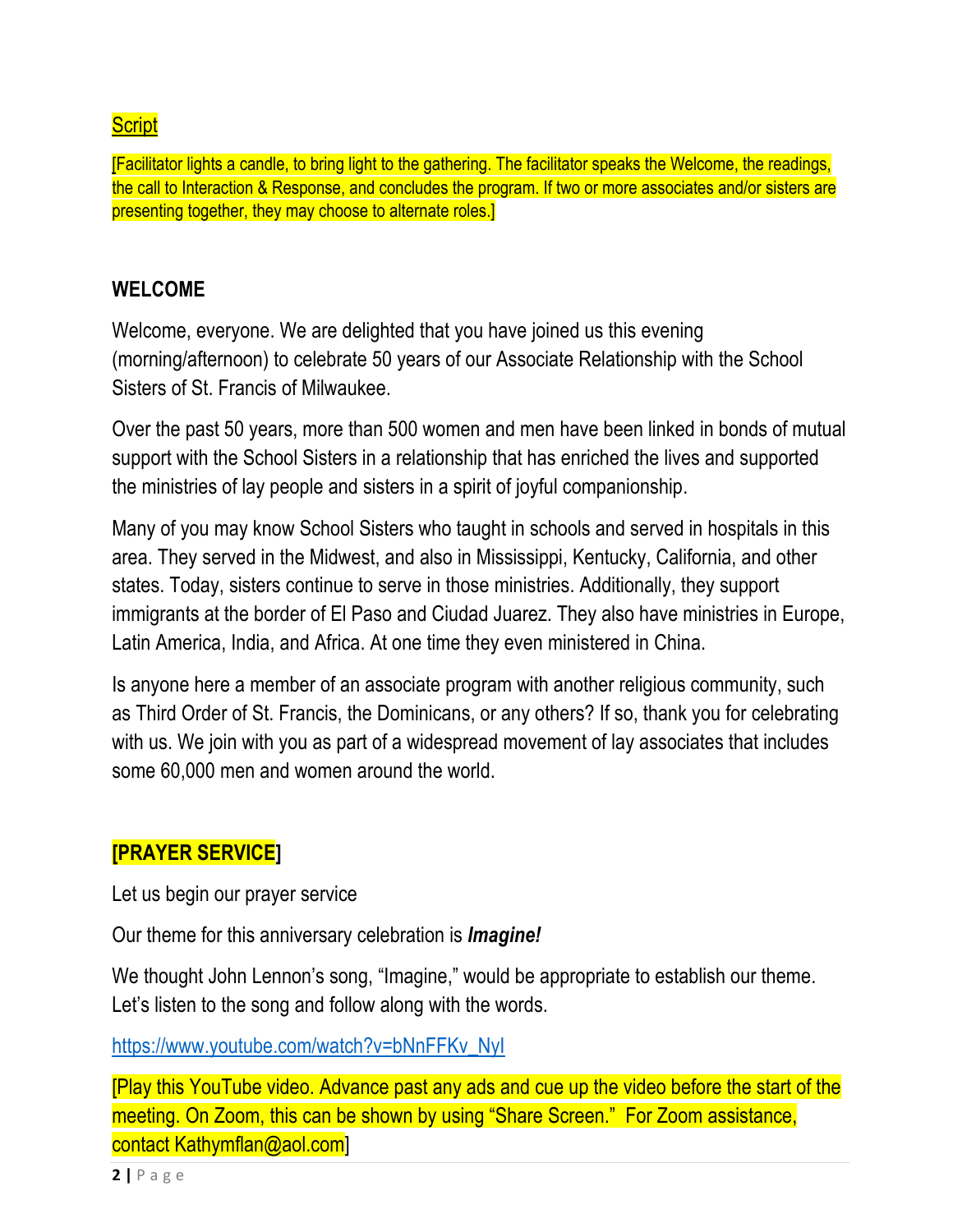# **Lyrics to "Imagine" by John Lennon**

Imagine there's no heaven It's easy if you try No hell below us Above us, only sky

Imagine all the people Livin' for today Ah

Imagine there's no countries It isn't hard to do Nothing to kill or die for And no religion, too

Imagine all the people Livin' life in peace You

You may say I'm a dreamer But I'm not the only one I hope someday you'll join us And the world will be as one

Imagine no possessions I wonder if you can No need for greed or hunger A brotherhood of man

Imagine all the people Sharing all the world You

You may say I'm a dreamer But I'm not the only one I hope someday you'll join us And the world will live as one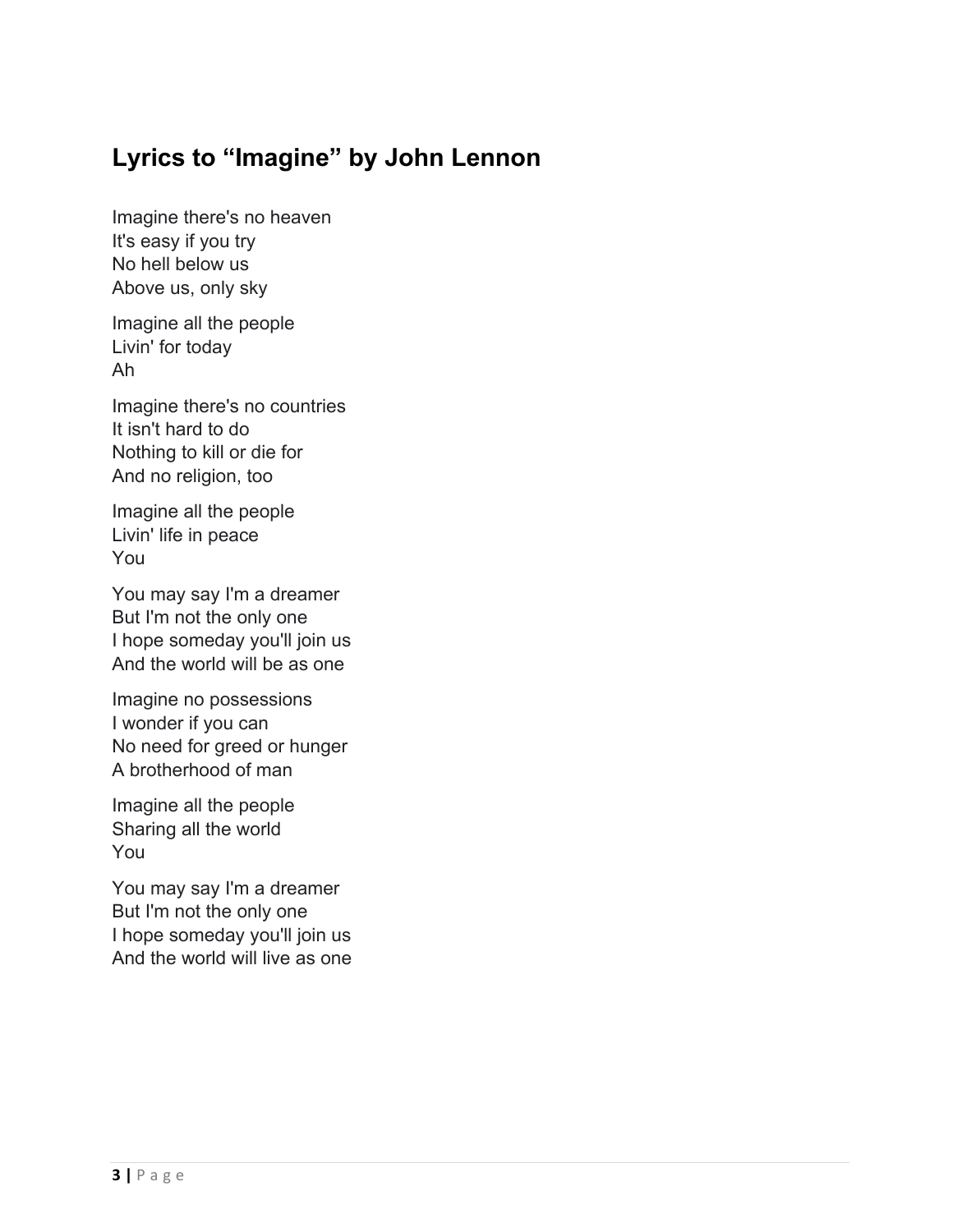### **ÍMAGINE: Just imagine, there was a man named Jesus.**

Let's listen to a reading from the gospel according to Luke, 4:14-21, where Jesus proclaims his mission and his identity:

Jesus returned to Galilee in the power of the Spirit, and news of him spread throughout the whole region. He taught in their synagogues and was praised by all. He came to Nazareth, where he had grown up, and went, according to his custom, into the synagogue on the sabbath day. He stood up to read and was handed a scroll of the prophet Isaiah. He unrolled the scroll and found the passage where it was written:

"The Spirit of the Lord is upon me,

Because God has anointed me

To bring glad tidings to the poor.

God has sent me to proclaim liberty to the captives

And recovery of sight to the blind,

To let the oppressed, go free,

and to proclaim a year acceptable to the Lord."

Rolling up the scroll, he handed it back to the attendant and sat down, and the eyes of all in the synagogue looked intently at him. He said to them, "Today this scripture passage is fulfilled in your hearing."

#### [INTERACTION]

Let's take a few minutes of silence to reflect on this reading. In what ways have you found yourself called to bring Gospel values into your family and community?

(Wait 2-3 a few minutes)

Let's hear from a few people willing to share your reflections.

(After 2-3 responses)

Thank you for sharing your comments.

#### [RESPONSE]

#### **Please join me in spirit as I read this shared response:**

"We have been called to do what Jesus did. The Spirit of the Lord is upon Us.''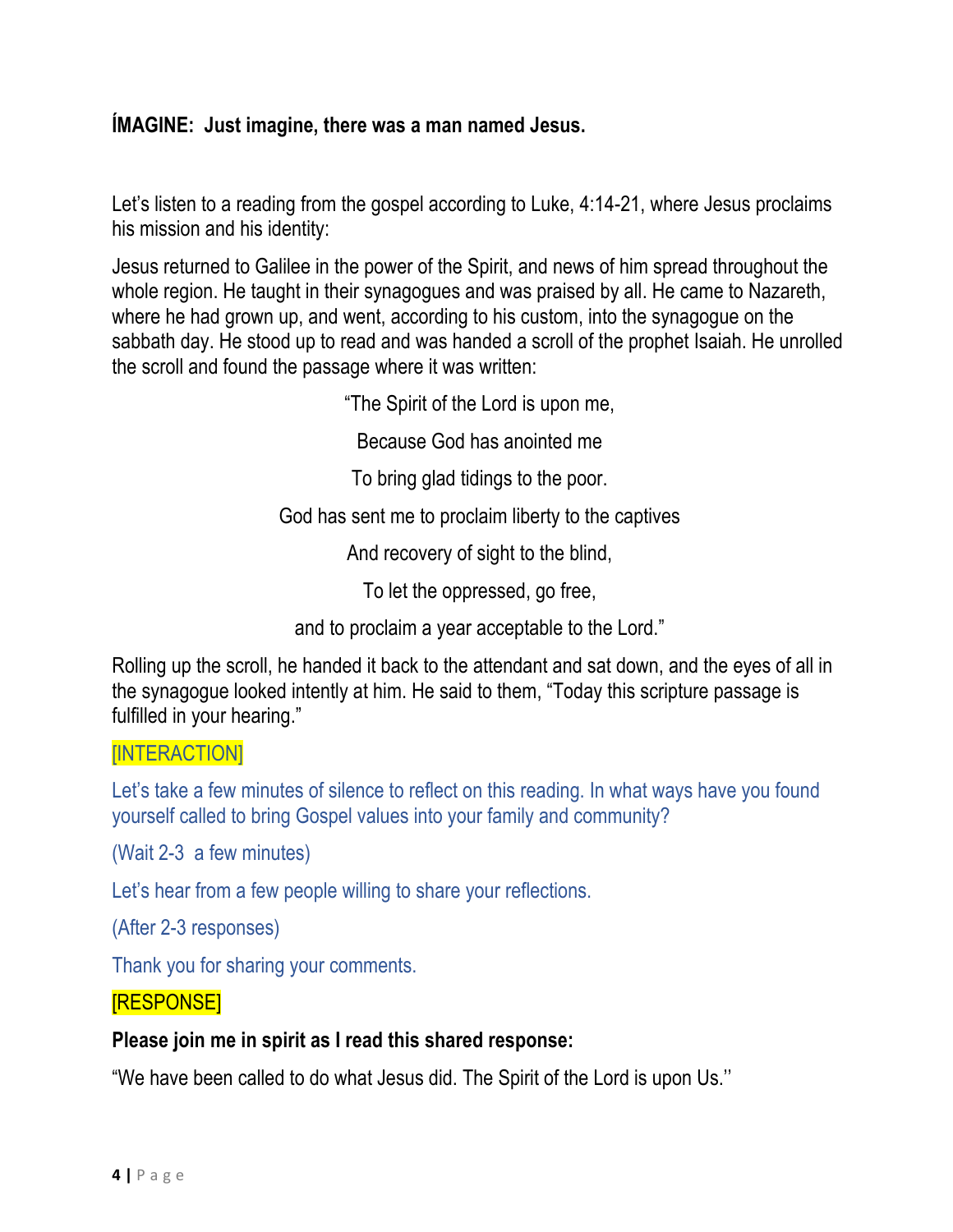## **IMAGINE: Just imagine, there was a man named Francis.**

St. Francis lived in Assisi in the 12th century. Faced by a world growing more materialistic as monetary exchange and commercial enterprises become more dominant, Francis cast off all worldly possessions. And the Spirit of the Lord was upon him, and he urged his brothers and sisters to bring glad tidings to the poor. He cast off the garments of his wealth and put on the simplest of clothing, calling everyone to recognize that peace and goodness does not come from possessing material goods, but from following the example of Jesus.

## [INTERACTION]

Let's take a few minutes of silence to reflect on the message of St Francis. To whom can we bring glad tidings?

(Wait 2-3 a few minutes)

Let's hear from a few people willing to share your thoughts about to whom we can bring glad tidings.

(After 2-3 responses)

Thank you for sharing your reflections.

## [RESPONSE]

### **Please join me in spirit as I read this response from the early Rule of St. Francis:**

With our whole heart, our whole soul, our whole mind, with our whole strength and fortitude, With our whole understanding, with all our powers, With every effort, every affection, every feeling, every desire and wish Let us all love the Lord God who has given and gives to each one of us Our whole body, our whole soul, and our whole life, Who created us… who did and does everything good for us.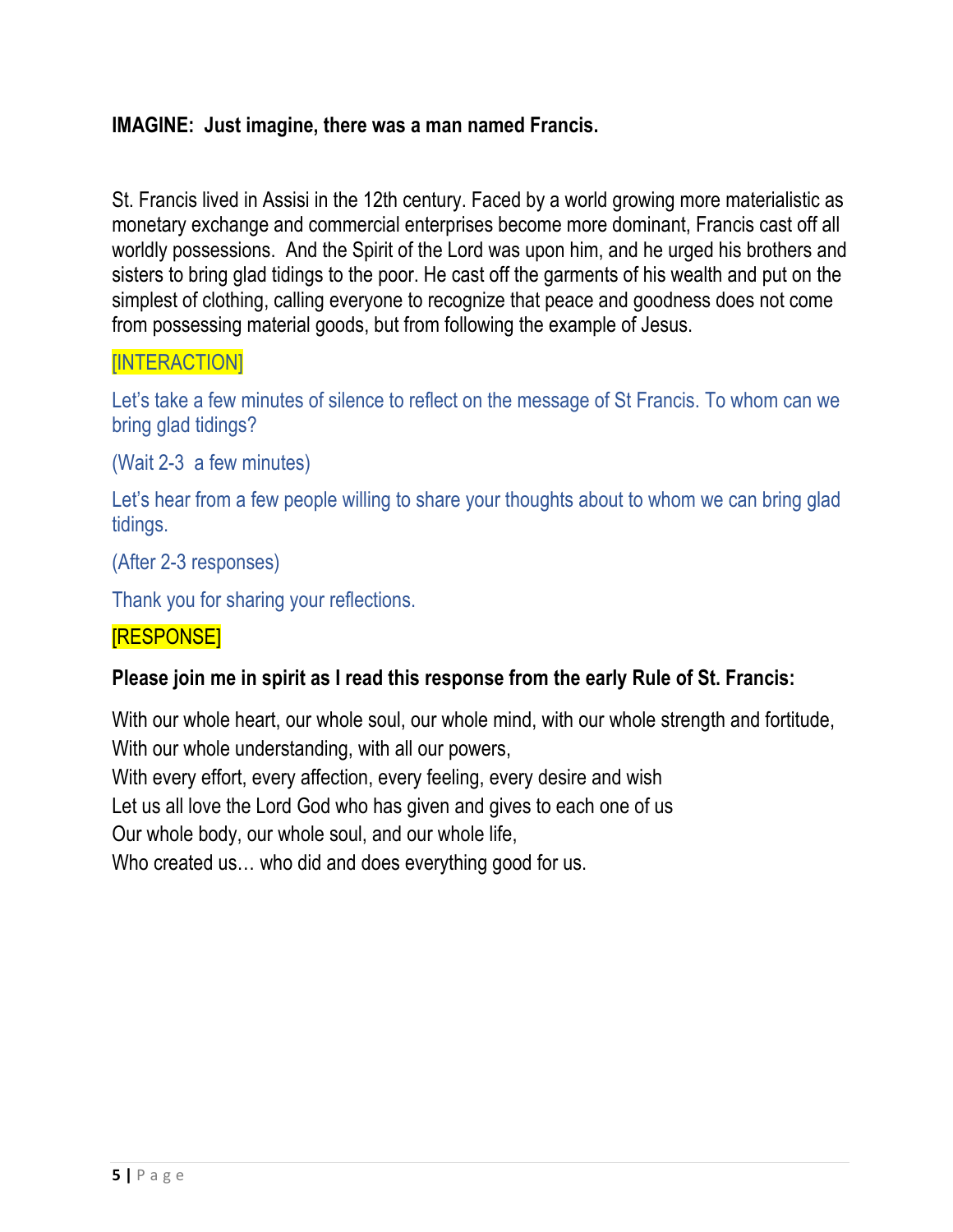## **IMAGINE: Just imagine, there was a woman named Clare.**

Clare was a noble lady with a dowery and lands who heard the message of Francis. In a shifting world, Clare refused to cling to material symbols of security. She audaciously chose to live by the work of her hands and on the alms of her neighbors. Clare preferred interdependence with her fellow city dwellers to financial independence. In her Form of Life and in her Testament, which are her spiritual legacy, Clare repeatedly speaks to those who would come after her. Clare had found the treasure in a narrow field. She was determined that it would not be buried with her. Clare challenges us to name our treasures, to stop scurrying about long enough to look within our hearts and to name what really matters.

## [INTERACTION]

In silence, let us take a few moments to look into our hearts and name one or two of our most important treasures.

(Wait 2-3 a few minutes)

Let's hear from a few people willing to share your thoughts about the treasures that really matter in our lives.

(After 2-3 responses)

Thank you for sharing your reflections. Your comments were very moving.

### [RESPONSE]

### **Please join me in spirit as I share the blessing of St. Clare:**

What you hold may you always hold. What you do, may you always do and never abandon. But with swift pace, light step, and unswerving feet, so that even your steps stir up no dust, Go forward, the spirit of our God has called you.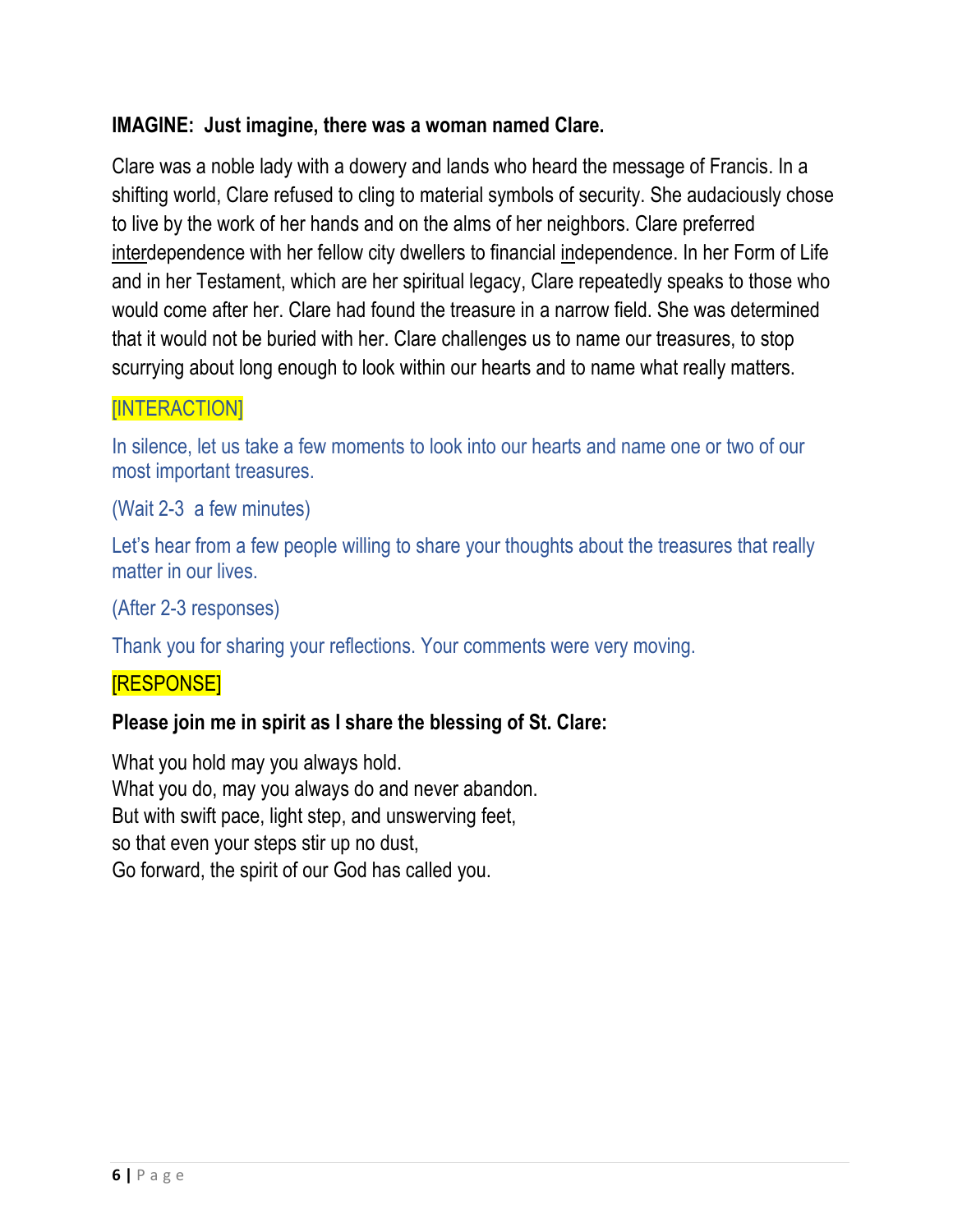## **IMAGINE: Just imagine, there were three women, Alexia, Alfons, and Clara, who founded the School Sisters of St. Francis.**

Nearly 150 years ago, three courageous women left their own country to be of service to immigrants in the United States. More than 5,000 women have followed in their footsteps as teachers and health care providers, and in many other ministries serving the People of God. Rather than withdraw from the world and its challenges, the founders called us to meet the "needs of the times."

The following was written as a tribute to the founder, Mother Alexia, and quoted in the community's history, *He Sent Two*, by Sister Francis Borgia:

From the earliest days you understood religious life to be a life of commitment, of involvement. Your day-and-night work with typhoid victims and with the wounded during the First World War, your sharing of the convent home with orphans, your concern for the mentally ill and the nervous sick when little was being done for them – [these were] not evidence at all of a withdrawal mentality. Even your very last words to all of us we notice are in the imperative mode, ringing, challenging: "Be united! Remain faithful and sacrificial. Become interior souls. Have only supernatural intentions in all your actions."

## [INTERACTION]

In silence, let us take a few moments to reflect on the courage of the founders of the School Sisters of St. Francis. What does their commitment stir in you?

(Wait 2-3 a few minutes)

How do you respond to the challenge of the lives of these brave women? Let's hear a couple of your reflections.

(After 2-3 responses)

Thank you for sharing. It's inspiring to see their spirit living in you.

## [RESPONSE]

# **Please join me in spirit as I speak this prayer to our founders written by Sister Roberta:**

Mother Alexia, Mother Alfons, Sister Clara, we call on you to come, each of you, to us in our endeavor. We are hungry for your word, your love, your sense of what is right for us. We long to know the truth of you, of one another, of our universe. We pray – Dream your dreams within us to wake us from our sleep. Give vision to our eyes in dark of night. Let the dreams of our hearts come alive and the heart of our dreams be true.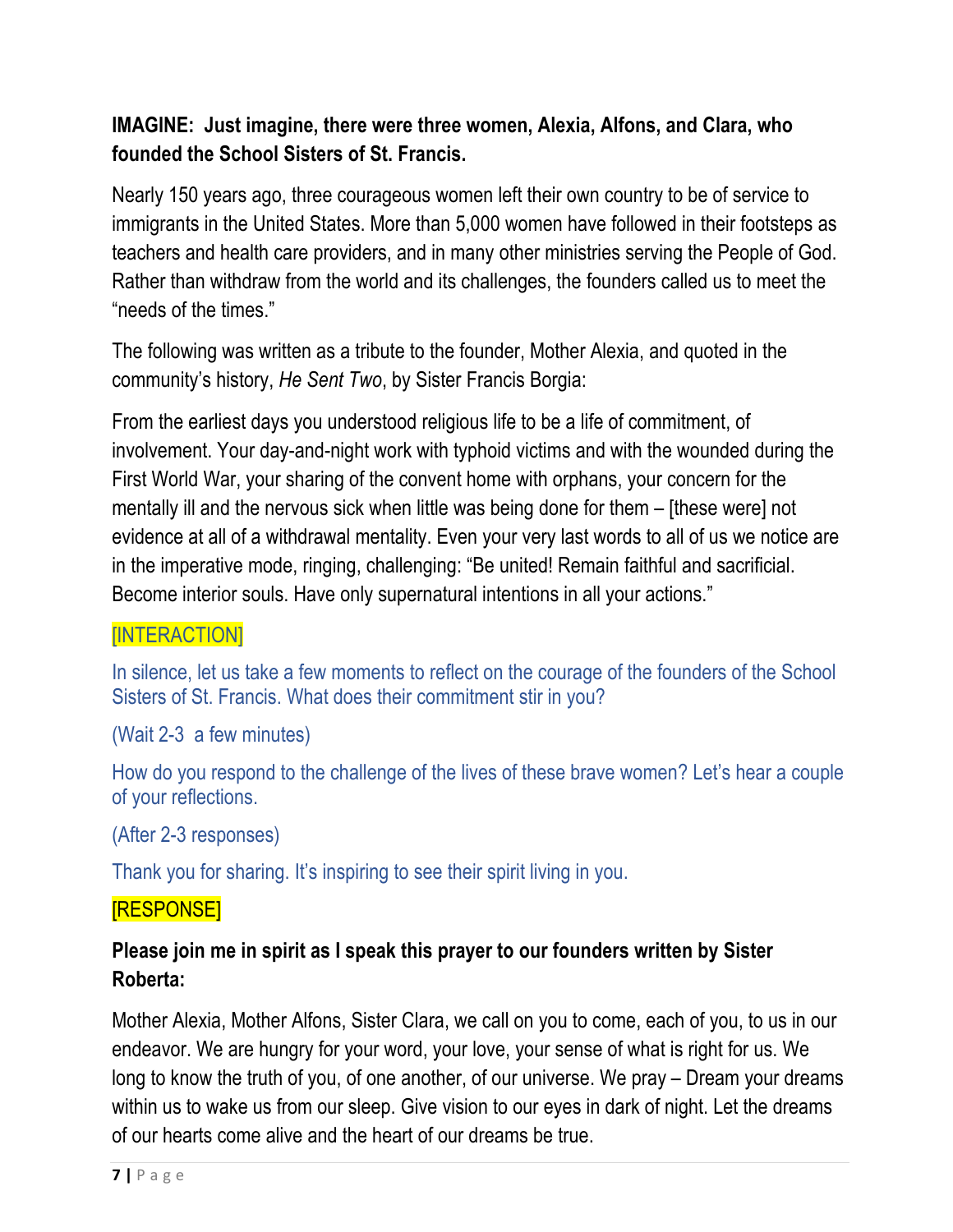# **IMAGINE: Just imagine, there is a group of people named Associates of the School Sisters of St. Francis**

Associates are women and men from all walks of life and various creeds who are seeking a deeper experience of God for their own transformation and for the transformation of the world. . . The associate relationship is not membership in [a religious institute. It is instead] a mutual relationship of vowed members of a congregation and lay women and men. At heart, the associate presence is recognized as the work of God's creative spirit in the life of the congregation. The vowed members [the sisters] receive from the associates the wisdom of their faith stories, friendship, and a new vision of co-creating the reign of God. At the same time, the sisters share the heritage of joyful participation in the redeeming love of Jesus, their spiritual tradition, hospitality, and friendship. The distinct relationship with the Congregation of the School Sisters of St. Francis creates a mutual bond between the associates and the sisters that widens the circle of Jesus' unconditional love for all. [Notes of the Associate Relationship Think Tank, November 2017]

Here are some of the reflections of a few people who have become associates over the past 50 years.

### **From Maureen Hellwig, Illinois**

"I signed my first agreement in January, 1973. . . Over 40+ years, my mutual agreement has changed many times in specifics, but never in its overall thrust. However, it has been worded, I have essentially said that your work is my work, and my work is your work."

## **From Gene & Dolores Suding, Indiana**

"Gene and I became associates in 1974. We are Roman Catholic. We chose to be in the Chiara group from Rockford, Illinois. We were both very active in our local parish at the time. . . Our connections with the School Sisters of St. Francis are very important to us, sustain us and keep us grounded in our Franciscan spirituality."

## **From Joan Anderson, Tennessee**

**8 |** Page "I became an associate in 1999. I converted to Roman Catholicism in 1994. My movement as an associate has been in the mission and community life of School Sisters of St. Francis in Nashville, Tennessee. From 1997 to my retirement in 2014, I worked at Project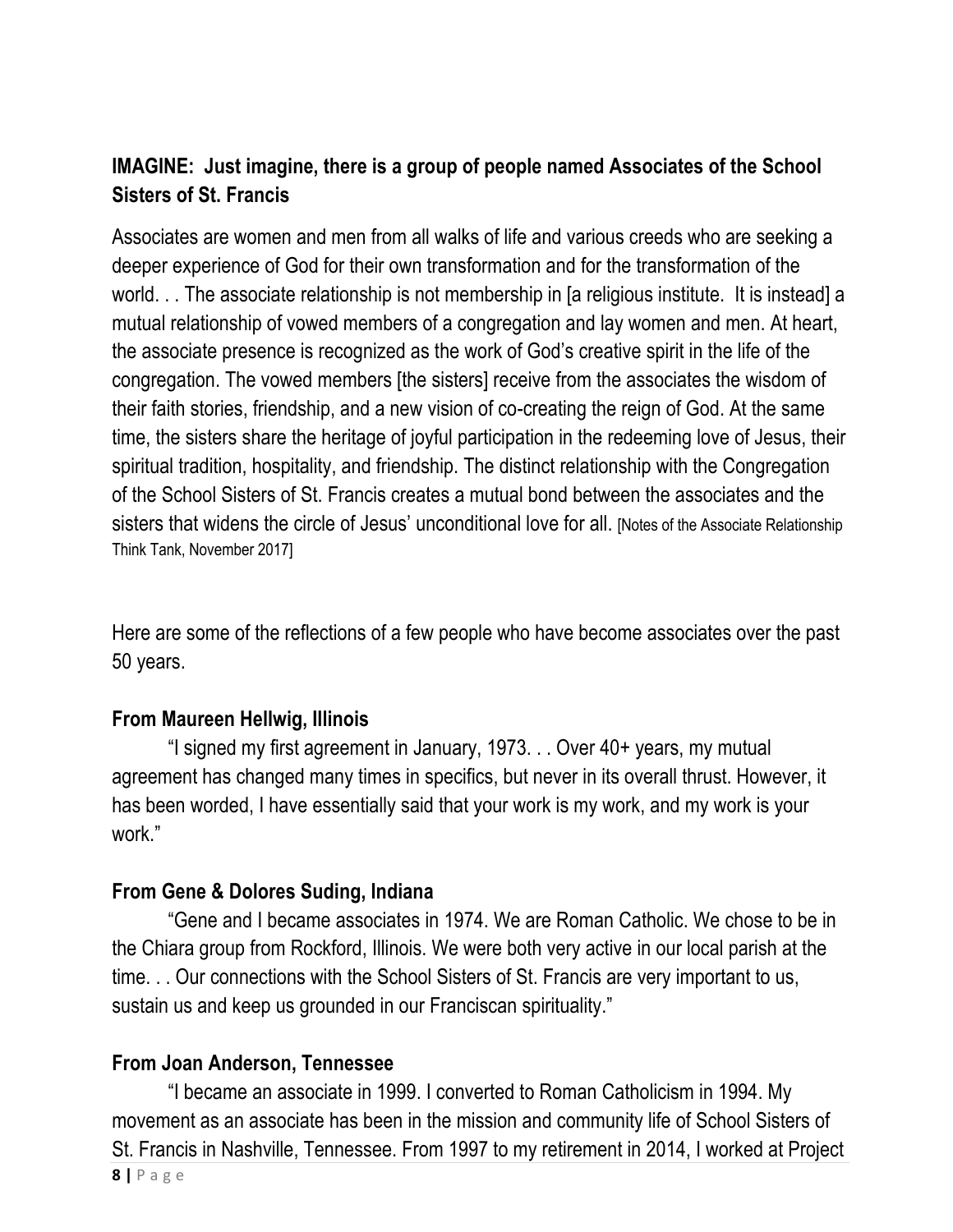Reflect, a non-profit founded by Sister Sandra Smithson, to educate poor and minority children. . . .It has been my privilege to work and live side-by-side with School Sisters who have welcomed me as one of their own and blessed my life."

## **From Dr. Eleanor Fleming, Maryland**

"I became an associate in May 2016. . . The mutual agreement has enriched my life in more ways than I can count. I have grown in my spirituality and faith. . . Overall, I have new friends from the community who make life better."

## [INTERACTION]

Let's take a few minutes to hear from a couple other associates or sisters regarding the way Associate Relationship has influenced their lives.

### (After 2-3 responses)

Thank you for sharing. I think we can agree that the experience of Associate Relationship has been enriching in many ways

### [RESPONSE]

Let's ponder the response of Catherine Hammer in an article on "Empowering Tomorrow's Laity." She said this about the future of associate relationship:

"The great potential of associate [relationship] programs lies not so much in a revitalization of religious congregations, but in a renewal of the spiritual life and power of the laity. . .It is possible that in the coming age, newly-empowered and self-aware lay people, some of whom have been nurtured and supported in the associate [relationship] program, will be a major force for carrying on the work of the church." ['Empowering Tomorrow's Laity" by Catherine Hammer, PhD, "The Associate, " Summer, 1999, as quoted in "History of Associate Relationship" by Sister Barbaralie Stiefermann, OSF]